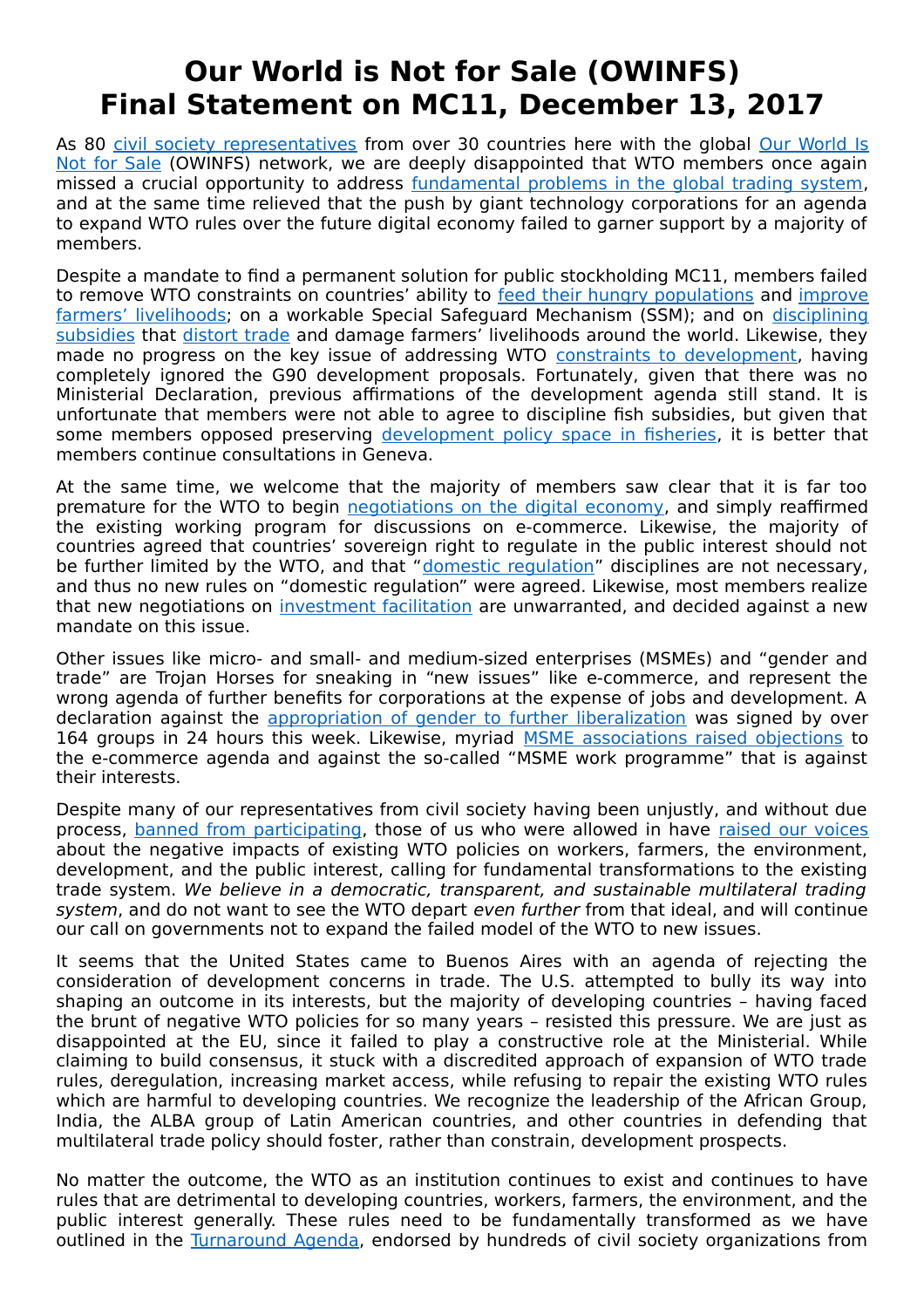around the world, which is similar to the objectives of the developmental aspects of the Doha Development Round. The Dispute Settlement mechanism will continue to enforce asymmetrical rules against developing countries and public interest regulations. Moreover, its effectiveness depends on the complaining country's ability to retaliate, making it useful for powerful countries but less so for developing countries.

With or without agreements at the MC11, the new paradigm of plurilaterals and the continuation of bilaterals are used by neo-liberal trade negotiators in different countries to impose their agenda of further expanding trade and investment rules. Such new trade rules further restrict the ability of countries to pursue public policy objectives such as the promotion of health, education, and employment, as well as the protection of the environment and labor rights. We support the conclusion of the development aspects of the Doha Development Round, but we oppose the expansion of liberalization trade rules – be they though bilaterals or plurilaterals or multilaterally in the WTO.

# **Wrong Agenda: E-commerce (including MSMEs)**

We applaud the majority of developing countries at the WTO ministerial conference in Buenos Aires, Argentina, who have held firm against massive pressure, led by Japan, Australia and Singapore, to launch negotiations on electronic commerce in the WTO.

A series of proposals on e-commerce tabled since mid-2016, initially by the US and then pursued by Japan and the EU, were designed for, and largely by, the Big Tech companies.

A Joint Statement on Electronic Commerce issued late morning of the final day of the conference was supported by a minority of the 164 WTO Members. They plan to hold 'exploratory work towards future WTO negotiations', even though there is no mandate from the Ministerial Conference to take e-commerce any further than the 'discussions' that are currently authorised.

We see this electronic commerce statement as a repeat of the tactics used in the Trade in Services Agreement (TiSA). A self-selected group of countries took it upon themselves to rewrite the trade in services rules of the WTO in ways that intrude deeply on nations' right to regulate and without any development dimension. TiSA had no WTO mandate and was in theory was conducted outside the WTO, but the Secretariat was complicit by facilitating its meetings. The same must not happen with e-commerce.

The statement seems carefully to avoid the word plurilateral, presumably to play to Trump sensitivities, but the United States is on the list of participants.

# **TRIPS Non-Violation Waiver**

It is not clear why electronically transmitted products should not contribute to the tax base while products that are traded through traditional mechanisms usually do. However, it is a **positive outcome that the moratorium on TRIPS non-violation complaints, which is essential to ensure lifesaving medicines for millions of people, was approved, although it should have been approved on a permanent basis.**

# **Wrong Agenda: Investment Facilitation**

Existing investment rules have given new rights to corporations to profit in countries while putting taxpayers on the hook for millions in payouts for upholding public interest regulations. Even if the proposals focus on investment facilitation, this is not a trade issue per se, and UNCTAD is already the primary multilateral agency working on investment. **No new work program on IF is a positive outcome of MC11**.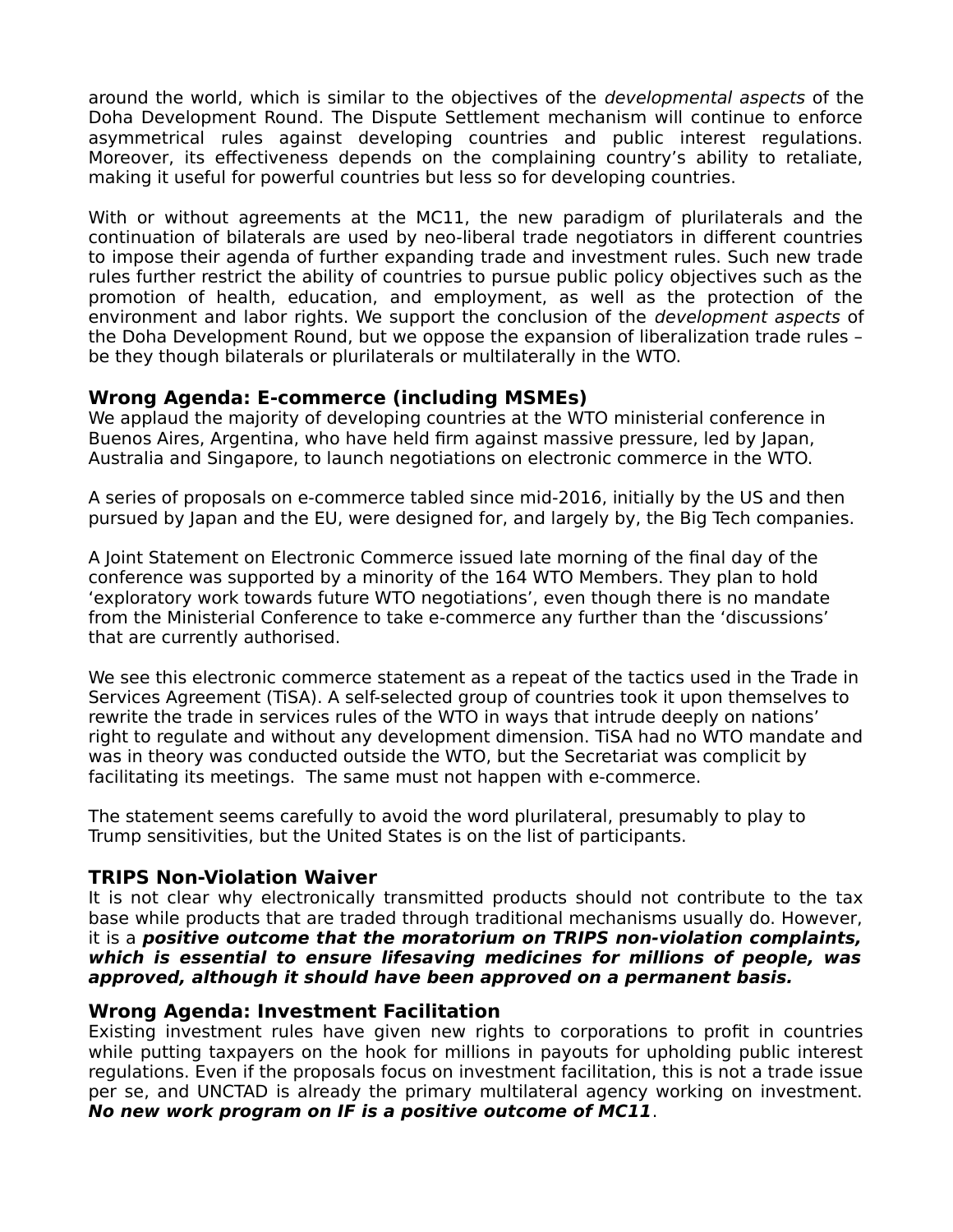# **Wrong Agenda: Domestic Regulation**

The SDGs agreed by all WTO members include a focus on expanding access to and quality of many public services, as well as other key services like financial services and telecommunications. The proposed rules on Domestic Regulation would severely undermine the regulatory sovereignty of countries. Governments – not trade panels should have the authority to decide community issues that are inherently subjective. Foreign companies should not have "rights" to input on measures proposed by local or national authorities before they are decided domestically. Members have not yet agreed whether disciplines on these measures are "necessary." **No disciplines on domestic regulation is a positive outcome for MC11.**

### **Fishing: Subsidizing the Poor or the Rich?**

There is a clear mandate for a pro-development and pro-environment outcome on disciplining fishing subsidies. But existing industrial fishing nations are insisting on rules that would undermine the future developmental aspirations of developing countries and harm existing artisanal fisherfolks' livelihoods.

**The developmental and economic policy space of developing countries must be maintained whilst those nations that have contributed most to the problem of IUU and overfishing must agree to eliminate harmful subsidies. Since policy space for development was not protected, it is better that members agreed to continue negotiations on fish.**

## **What Should Have Been on the Agenda: Transforming Existing Harmful WTO Rules**

There remains an urgent need to transform existing WTO rules which are constraining policy space for job creation and development, including achievement of the Sustainable Development Goals (SDGs). The Doha Work Programme on development must be concluded as soon as possible, rather than permanently shelved in favor of a big business agenda of WTO expansion.

Agriculture rules in the WTO must be transformed. A permanent solution for public stockholding that is workable for all developing countries, and a workable Special Safeguard Mechanism (SSM) should have been agreed as the top priority of MC11. Current inappropriate proposals on agricultural subsidies fail to take into account the huge dumping impact of domestic subsidies on exported products while calling on developing countries to cut subsidies.

#### **Constructive Agenda: Agricultural Rules Must Prioritize Food Security and Food Sovereignty**

The top priority for a genuine development agenda would be transforming the current rules on agriculture. Rich countries, not the poor, are currently allowed to subsidize agriculture under WTO rules – even in ways that distort trade and harm other countries' domestic producers. **It is unfortunate that members did not agree to reduce the subsidies of developed countries under "domestic support" – including in the "Green Box" category of subsidies when these actually have trade-distorting impacts.**

Subsidies that the US and the EU provide to cotton producers enrich a few thousand there, but have unfairly decimated production of hundreds of thousands of cotton farmers in Africa. **It is deeply disappointing that members did not decide to significantly reduce or eliminate developed countries' domestic supports for cotton at MC11**.